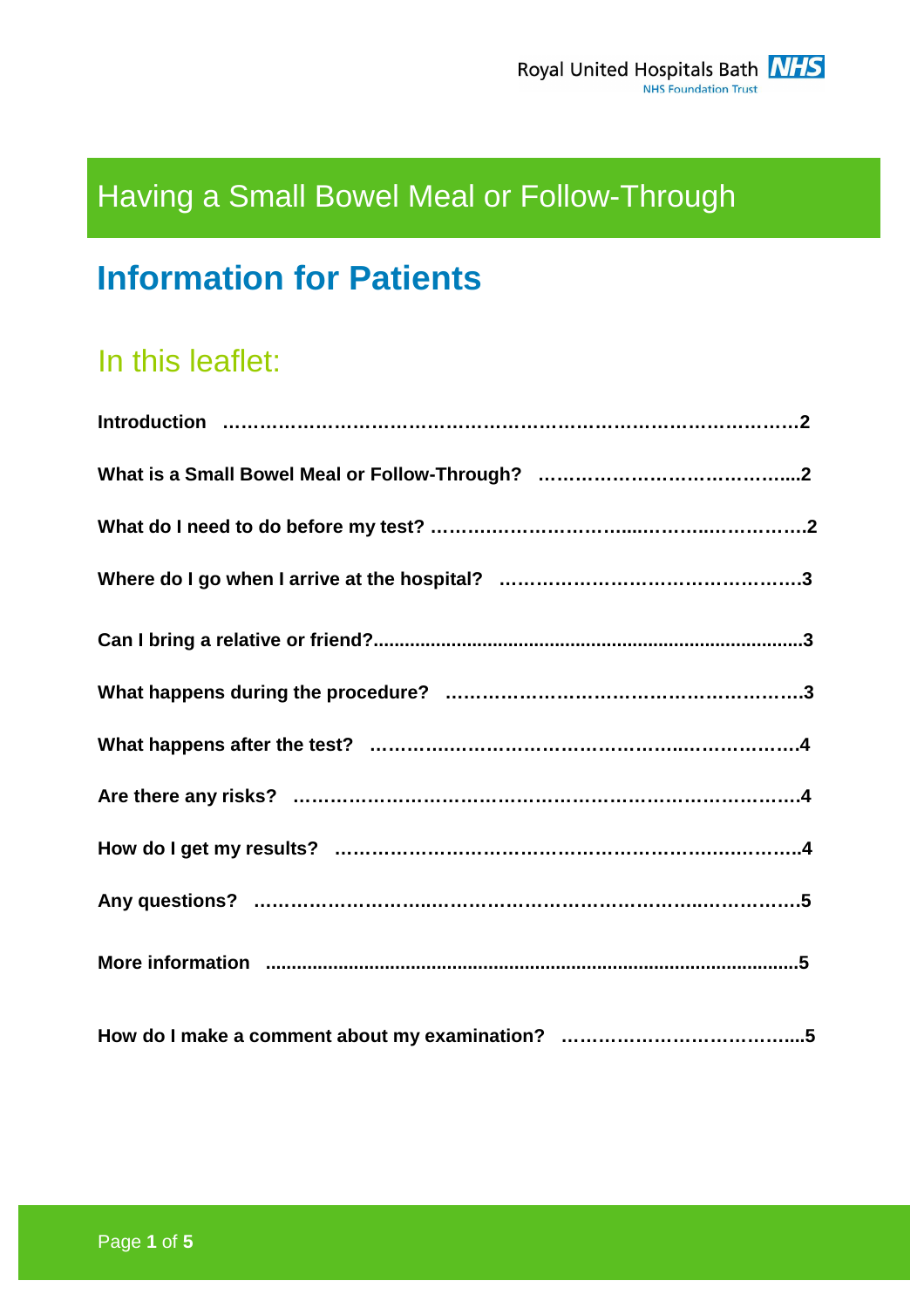## **Introduction**

This leaflet tells you about having a Small Bowel Meal or Follow-through. It explains how the test is done, what to expect, and what the possible risks are. If you have any questions or concerns, please do not hesitate to speak to a doctor or nurse caring for you.

## What is a Small Bowel Meal/Follow-through?

A Small Bowel Meal (follow-through) is an X-ray examination to assess the part of the bowel beyond the stomach (the small bowel). This is not usually seen on X-rays. Barium, a white liquid that shows up on X-rays, is swallowed and fills the small bowel to make it visible on the X-ray images. This makes it possible to assess the anatomy and function of the small bowel.

The test is commonly performed in people who have difficulty swallowing, indigestion, vomiting, anaemia or blood in the stool.

### What do I need to do to before my test?

#### **Bowel preparation.**

It is very important for the stomach and small bowel to be empty before the test is performed so that the small bowel can be clearly seen. You will be given a leaflet explaining this bowel preparation in more detail. The leaflet gives dietary instructions about what you should and should not eat or drink before your test. Sometimes a mild laxative is prescribed to clear the small bowel prior to the test. It is very important that you follow the instructions you are given.

#### **Taking tablets and medicines**

You should continue to take all your normal medication unless you are diabetic taking insulin. If you are diabetic using insulin, please contact the Radiology department for advice.

#### **Females**

Females are asked to contact the Radiology department if you suspect that you may be pregnant OR if the appointment is more than 10 days after the start of your last period. This test uses radiation and there is a risk to the unborn baby if we were to do the Xrays when you are pregnant. When you arrive for your test, you will be asked when your last period started. If it is more than 10 days earlier, your appointment will be postponed.

#### **Allergies**

You should inform us in advance if you have any known allergies.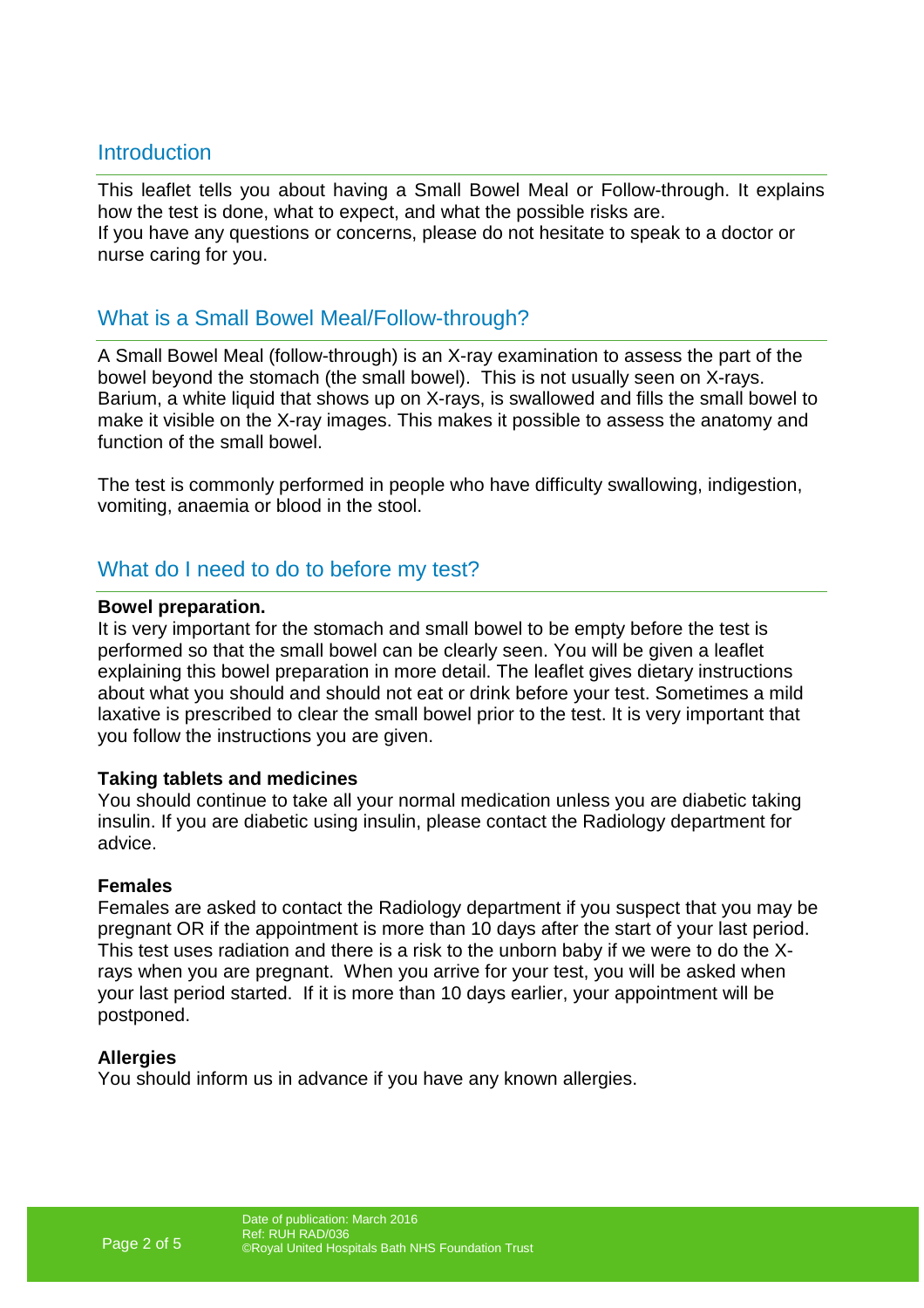# Where do I go when I arrive at the hospital?

Please report to the reception desk in the Radiology department (B7) with your appointment letter 10 minutes before your appointment time. Please click on the following link for a site map of the hospital:

http://www.ruh.nhs.uk/finding/documents/RUH\_directory\_map.pdf

You will be asked to sit in the waiting area until called by a member of staff. A member of the team will explain the test and answer any questions. If you have to undress for the procedure, you will be shown to a private cubicle and asked to change into a clean gown. You will be asked to remove all jewellery and metal from the area to be scanned. Your clothes and valuables will be secured in a locker until after the procedure.

# Can I bring a relative or friend?

You may bring a relative or friend with you to the appointment but, as the examination uses x-rays, for reasons of safety they will not be able to accompany you into the examination room, except in very special circumstances. If the patient is a young child or is un-cooperative, a parent or health worker may stay in the room, but will be required to wear a protective lead apron.

If you need an interpreter please tell us when you receive your appointment so that we can arrange this.

# What happens during the procedure?

You will be asked to drink a couple of cupfuls of barium (white x-ray contrast). After this you will be taken into the screening/fluoroscopy room and asked to lie down on the fluoroscopy table. The fluoroscopy equipment uses x-rays to obtain realtime moving images of the body. A small beam of continuous x-rays passes through the body to an image intensifier, which is suspended over the Xray table. The sequence of images produced can be viewed on a computer monitor.



Images of the small bowel will be taken at regular intervals eg every 15 minutes until the barium has reached the large bowel. You may be asked to lie in different positions and pressure may be applied to your abdomen in order to improve the quality of the images. You will be asked to wait in the fluoroscopy waiting room in the time intervals between images.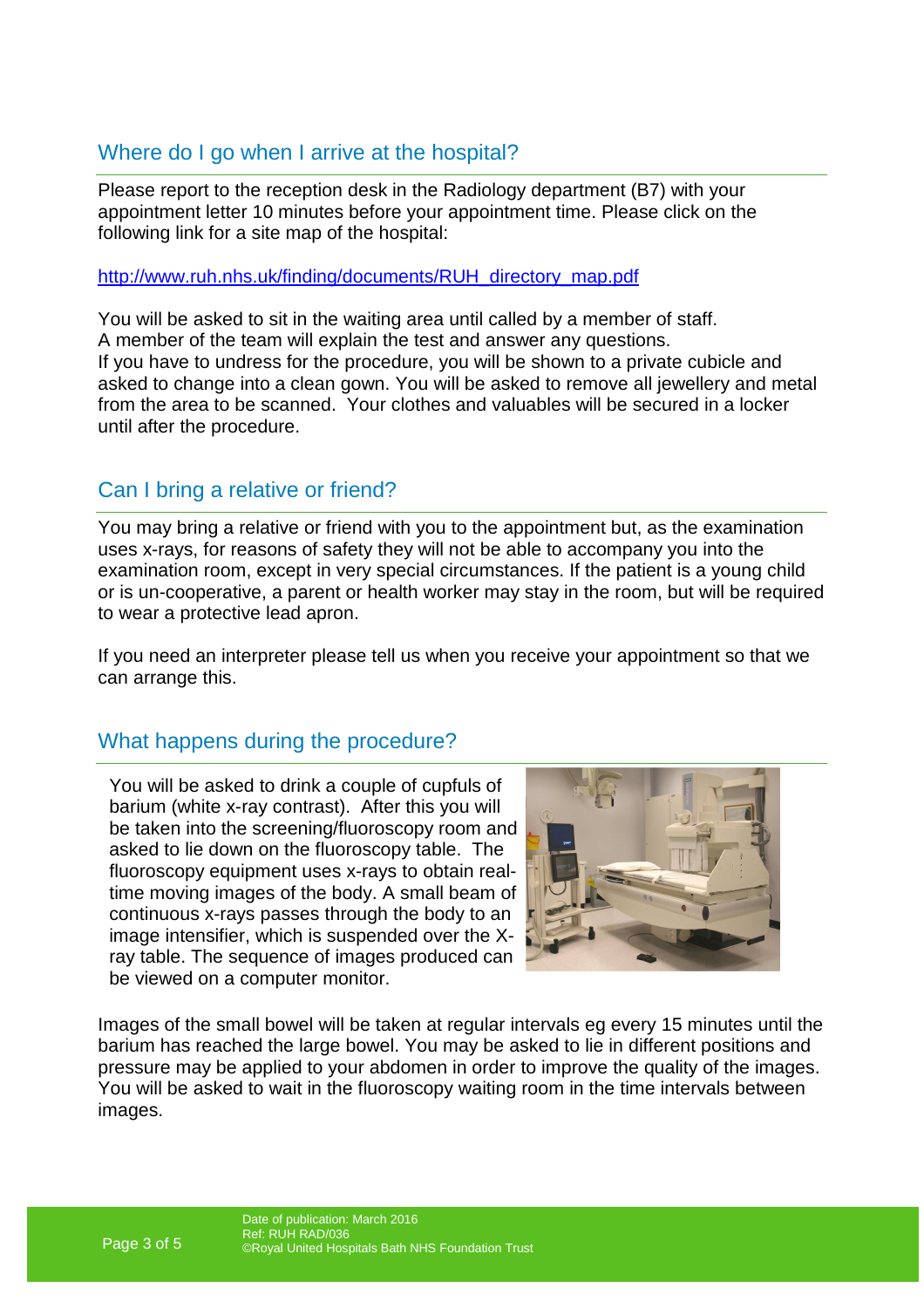The procedure will be performed by a Radiologist, who is a doctor specially trained to carry out complex imaging examinations and to interpret the images. The Radiologist is helped by a Radiographer, who is a professional trained to carry out X-rays and other imaging examinations.

Occasionally the barium is slow to move through the small bowel. In this case, you may be given a small injection of an anti-sickness medication (Metoclopramide) into a vein. This stimulates the muscles of the small bowel to speed up the passage of barium through the bowel.

The examination takes between 45 minutes and 3 hours to complete.

## What happens after the test?

At the end of the test you will be able to leave immediately. You can eat and drink normally and take your normal medications.

You should drink plenty of fluid for the remainder of the day to flush the Barium through your system. Your stools may appear pale for 2-3 days after the procedure.

## Are there any risks?

Fluoroscopy involves the use of X-rays. There are strict guidelines in place for the use of x-rays in diagnosing medical conditions so fluoroscopic examinations can only be performed at the request of a Doctor. We will keep the radiation dose as low as we possibly can. Women who are or might be pregnant must inform a member of staff in advance.

You may experience slight discomfort whilst compression is applied to the abdomen. Please inform the Radiologist if this causes you any concern or pain.

Barium is not absorbed into the blood and allergic reactions are extremely rare.

Despite these slight risks, your doctor believes it is advisable that you should have this examination, and do bear in mind there are greater risks from missing a serious disorder by not having your scan.

### How do I get my results?

The Radiologist will review the images from your Small Bowel Meal and send a report to your doctor. Your GP or hospital Consultant who referred you for the test will see you to discuss the results.

In some cases the Radiologist may discuss the findings with you at the end of the procedure.